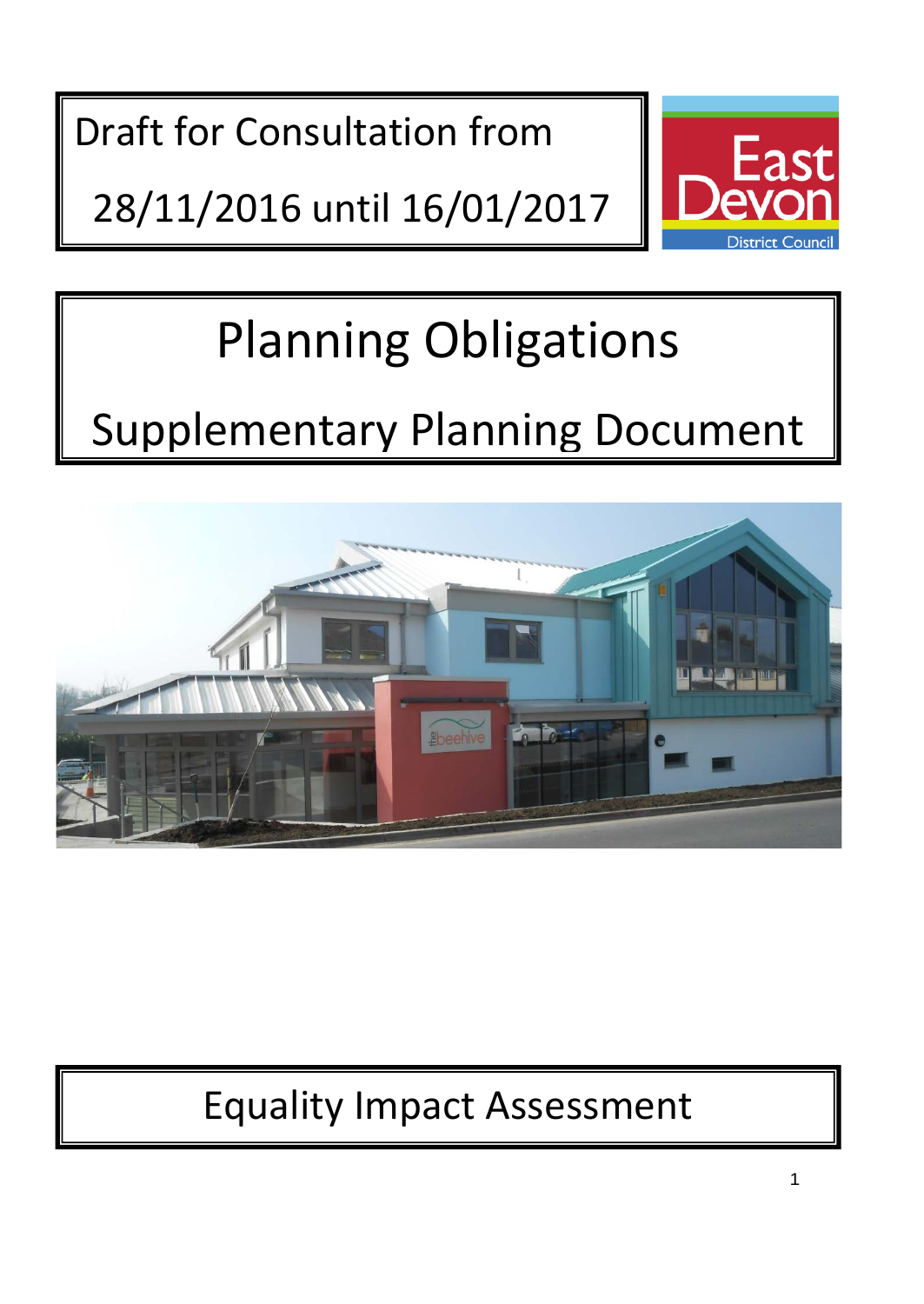# Planning Obligations Supplementary Planning Document- November 2016

### **How to comment on this draft Supplementary Planning Document**

You are invited to make comments on the draft Planning Obligations Supplementary Planning Document and any of the documents that support it as listed below:

- Strategic Environmental Assessment and Habitat Regulations Screening Report
- Equalities Impact Assessment
- Consultation Statement

These documents are available online at [http://eastdevon.gov.uk/planning/planning](http://eastdevon.gov.uk/planning/planning-policy/planning-obligations-supplementary-planning-document-spd/)[policy/planning-obligations-supplementary-planning-document-spd/](http://eastdevon.gov.uk/planning/planning-policy/planning-obligations-supplementary-planning-document-spd/) and at the Council Offices in Sidmouth. Copies of the draft plan will be sent to the following libraries.

- Axminster
- Budleigh Salterton
- Clyst Vale
- **Colyton**
- **Exmouth**
- Honiton
- Lyme Regis
- **Ottery St Mary**
- **Seaton**
- Sidmouth.

The feedback we receive on this draft document will be used to inform any subsequent

revisions.

You can comment:

by email at [localplan@eastdevon.gov.uk](mailto:localplan@eastdevon.gov.uk)

or by post to: Planning Policy, East Devon District Council, The Knowle, Station Road, Sidmouth, EX10 8HL

**All comments should be received by the end of 16/1/2017 so that they can be taken into account before the next stage. Comments will be available to view on our website. Respondents names and addresses are not confidential.**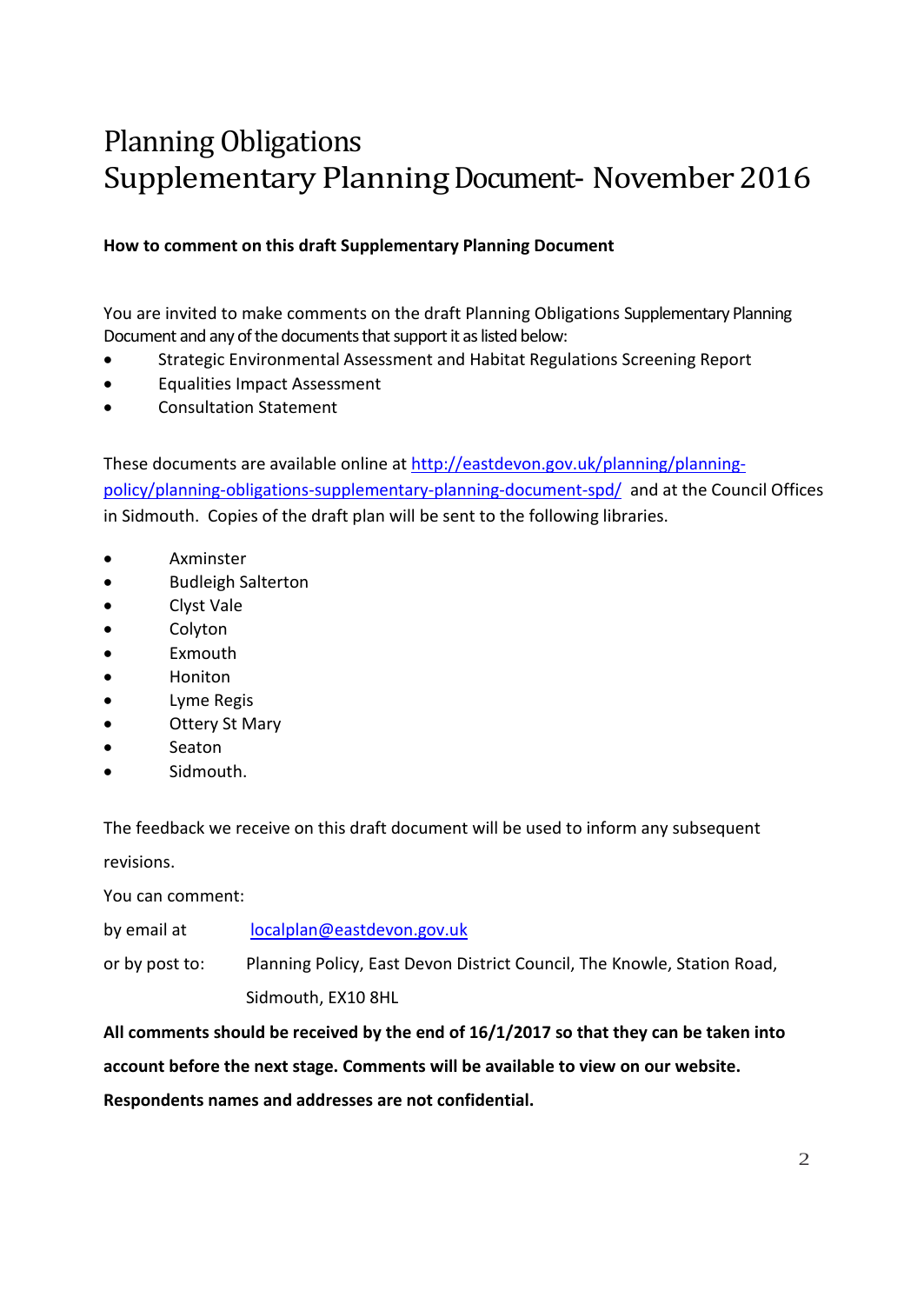# Planning Obligations Supplementary Planning Document

## **Equality Impact Assessment**

## **Screening Report**

**--------------**

**Prepared by Officers of East Devon District Council**

#### **1.0 Introduction**

- 1.1 The purpose of this report is to assess the draft proposals in the Planning Obligations Supplementary Planning Document (hereafter referred to as the SPD) to determine whether it requires a full Equality Impact Assessment (EqIA). An EqIA is required for all plans which may have a significant effect on a group with a protected characteristic under the Equality Act 2010.
- 1.2 The conclusion of the assessment is that the SPD is unlikely to have a significant negative effect under the Equality legislation so should not be subject to a full EqIA.
- 1.3 This report will be subject to public consultation along with the SPD.

## **Equality Impact Assessment Form**

- 1. **Name of the current or proposed new or changed, policy, strategy, procedure, project or service being assessed:**  Planning Obligations Supplementary Planning Document
	-
- 2. **Team responsible for completing the Equality Impact Assessment:**  Planning Policy, East Devon District Council
- 3. **What is the main aim or purpose of the current or proposed new or changed, policy, strategy, procedure, project or service and what are the intended outcomes?**  Planning Obligations are an effective way of securing measures to overcome the negative impacts of generally acceptable development proposals on the environment, economy and community. Through East Devon's Local Plan (particularly Strategy 50) we seek to ensure new growth and development meets the needs of the community and is sustainable. In dealing with planning applications, local planning authorities consider each on its merits and reach a decision based on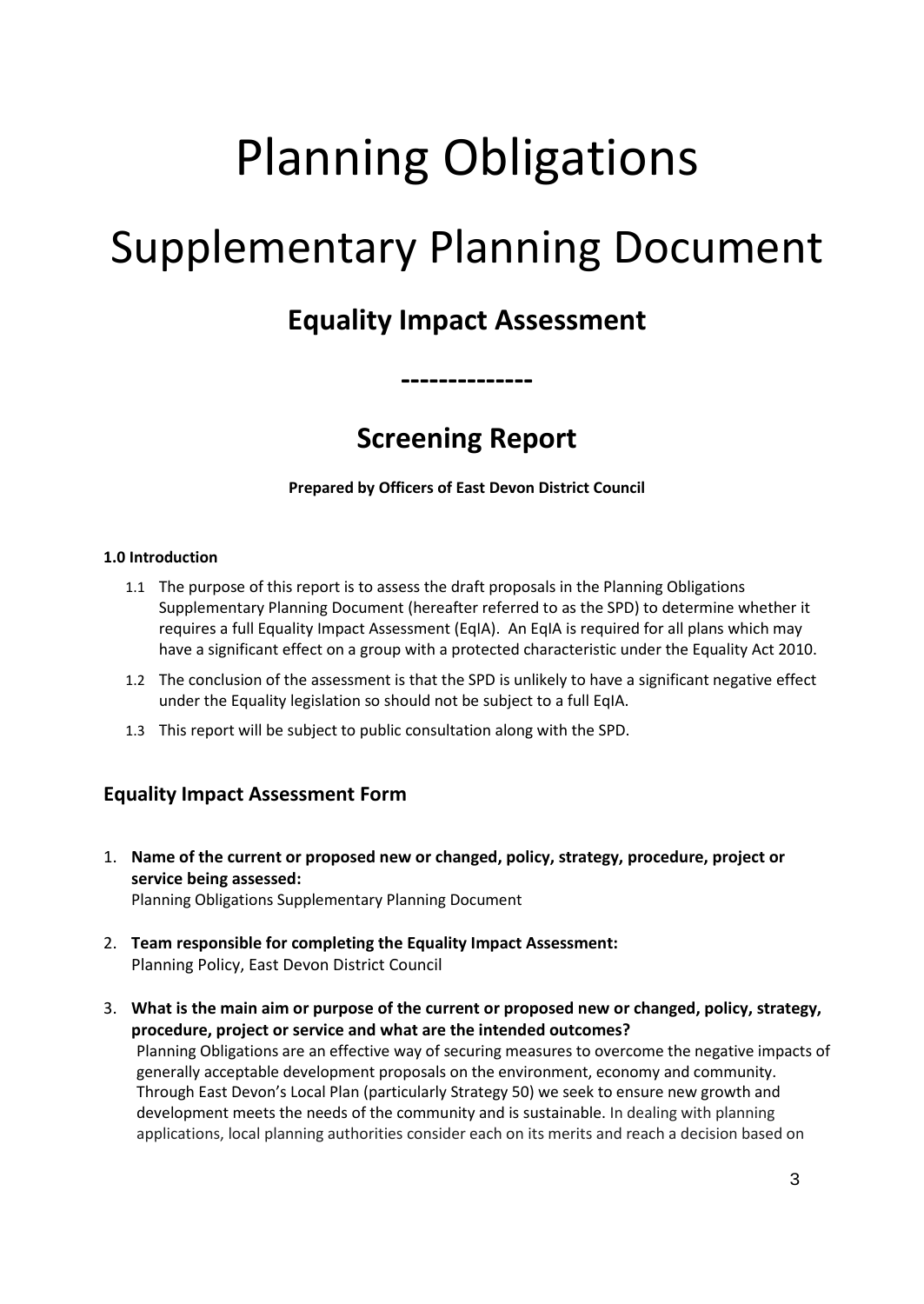whether the application accords with the relevant development plan, unless material considerations indicate otherwise. Where applications do not meet these requirements, they may be refused. However, in some instances, it may be possible to make acceptable development proposals, which might otherwise be unacceptable, through the use of planning obligations. Planning obligations can be used to mitigate the impact of development on the surrounding communities by, for example, providing affordable housing, employment training, improves the transport links, and enhancing the quality of open space.

The Planning Obligations SPD is intended to provide detailed guidance on the type and scale of planning obligations sought from new developments in East Devon. It also explains when the Community Infrastructure Levy will be collected and how it will be spent. The SPD, once adopted, will be a material planning consideration for use in guiding and determining planning applications.

The contents of the SPD will contribute towards meeting some of the key statutory equality duties, which will deliver Human Rights. The SPD will assist planning applicants, developers and the wider community in meeting the additional infrastructure requirements resulting from their developments which may include community facilities, schools and open spaces. The SPD will not go into the detailed design of these facilities, but rather will deal with the principle of their provision in association with development. The contributions sought have to meet a number of conditions in order to be lawful. The obligations cannot be sought to overcome existing deficits of provision, even if these impact adversely on those with protected characteristics. Planning obligations negotiations can be complicated and time consuming. More often than not there is a need for compromise and a prioritisation of obligations sought .

4. **What existing sources of evidence will you use to help you identify the likely impacts on different groups of people?**

There is limited evidence available to assess the potential impacts of planning obligations or the Community Infrastructure Levy on those people with protected characteristics. The procedures for the imposition of planning obligations and the collection of monies through these and the Community Infrastructure Levy (CIL) are set out in legislation and this has undergone Equalities Impact Assessment.

The requirements are in place to ensure that development is acceptable and that negative impacts are mitigated, therefore SPD which explains how this will work in practice should not negatively impact any particular group.

5. **Are there gaps in evidence which make it difficult or impossible to form an opinion on how the existing or proposed policy, strategy, procedure, project or service does or might affect different groups of people? If so what are the gaps and how and when do you intend to collect the additional information?**

Despite the limited information available, it is possible to conclude that no particular group will be negatively impacted because the nature of the SPD is to ensure that negative impacts of development are mitigated.

Considerable consultation was undertaken in introducing the Community Infrastructure Levy and it was subject to examination by a Planning Inspector.

Landowners, statutory consultees, local communities and other potentially interested parties were consulted electronically and in writing.

6. **Having analysed the initial and additional sources of information including feedback from any consultation, is there any evidence that the policy, strategy, procedure, project or service has**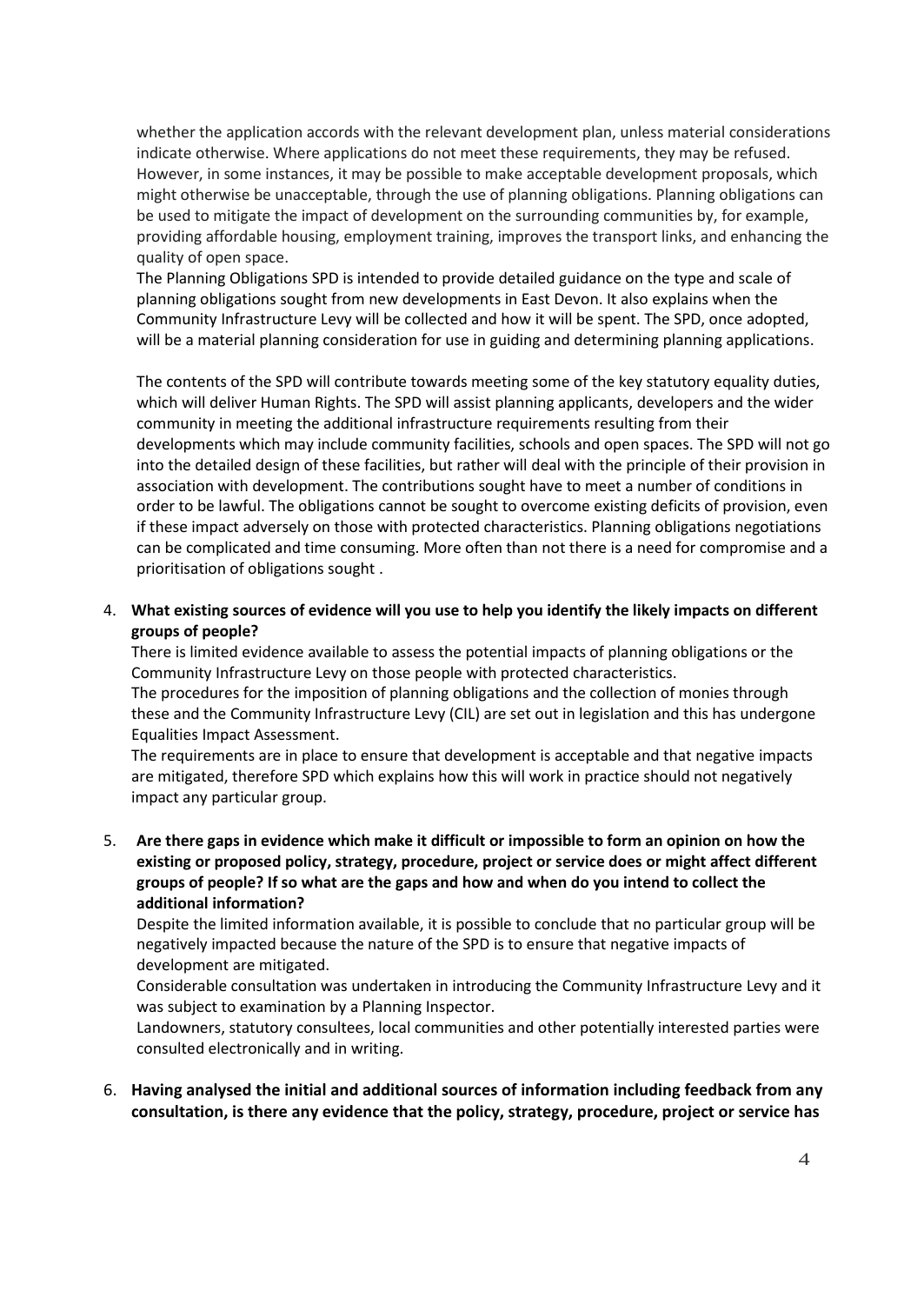#### **or is likely to have an adverse equality impact on, and/or that there are known or anticipated different needs or requirements, for any of these different groups of people?**

It is in the opinion of the assessor that the SPD adequately meets the local development authority's obligation to meet the requirements under legislation. It is considered that the SPD complies with the Statement of Community Involvement, and does not unlawfully, directly or intentionally discriminate against anybody according to their race, sexuality, gender, faith, ability or age but actively tries to avoid this.

The SPD will have a positive impact on all groups. The planning obligations will ensure that the appropriate levels of provisions are made available to existing and future communities, at the appropriate times. These provisions will include facilities that will be made accessible to the public, like community facilities and open spaces.

|                                                             | Risks (Negative)                                                                                                                                                                                                                                         | <b>Opportunities (Positive)</b>                                                                                                                                                                                                                                                                                                                                                                                                      |
|-------------------------------------------------------------|----------------------------------------------------------------------------------------------------------------------------------------------------------------------------------------------------------------------------------------------------------|--------------------------------------------------------------------------------------------------------------------------------------------------------------------------------------------------------------------------------------------------------------------------------------------------------------------------------------------------------------------------------------------------------------------------------------|
| Race                                                        | None identified.                                                                                                                                                                                                                                         | The requirements contained in<br>this SPD will ensure that people<br>from all backgrounds and age<br>groups will be able to have<br>access to provisions like<br>affordable homes, community<br>centres, open spaces and<br>training opportunities.                                                                                                                                                                                  |
| Disability                                                  | Some properties,<br>particularly listed buildings,<br>may have<br>legal restrictions in place.<br>These may impact on the<br>opportunities for some<br>properties to comply with<br>what is otherwise best<br>practice in relation to<br>equalities law. | The requirements contained in<br>this SPD will ensure that people<br>from all backgrounds and age<br>groups will be able to have<br>access to provisions like<br>affordable homes, community<br>centres, open spaces, roads<br>and footpaths. The design of<br>these provisions, which forms<br>part of the planning application<br>process, will include<br>consideration of measures<br>which may be appropriate for<br>the group. |
| Gender or Gender<br>Identity/Gender Assignment              | None identified.                                                                                                                                                                                                                                         | The requirements contained in<br>this SPD will ensure that people<br>from all backgrounds and age<br>groups will be able to have<br>access to provisions like<br>affordable homes, community<br>centres, open spaces and<br>training opportunities.                                                                                                                                                                                  |
| <b>Pregnancy and Maternity</b><br>(including breastfeeding) | None identified.                                                                                                                                                                                                                                         | The requirements contained in<br>this SPD will ensure that people<br>from all backgrounds and age                                                                                                                                                                                                                                                                                                                                    |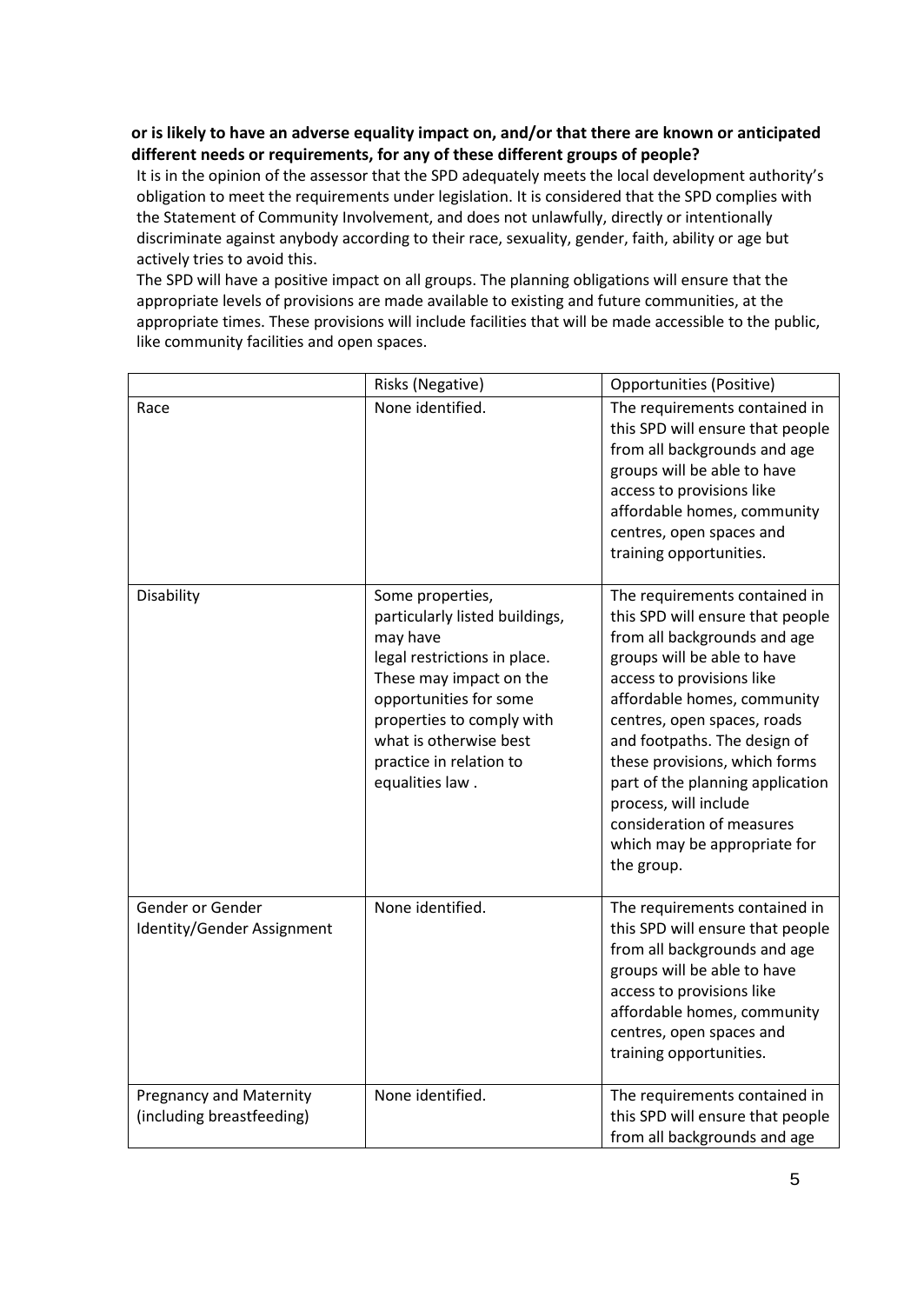|                                                                 |                  | groups will be able to have<br>access to provisions like<br>community centres (may<br>include centres which provide<br>information and guidance for<br>mothers and mothers-to-be)<br>and open spaces (to encourage<br>a healthier lifestyle).                                                                                                                                                                   |
|-----------------------------------------------------------------|------------------|-----------------------------------------------------------------------------------------------------------------------------------------------------------------------------------------------------------------------------------------------------------------------------------------------------------------------------------------------------------------------------------------------------------------|
| <b>Sexual Orientation</b>                                       | None identified. | The requirements contained in<br>this SPD will ensure that people<br>from all backgrounds and age<br>groups will be able to have<br>access to provisions like<br>affordable homes, community<br>centres, open spaces and<br>training opportunities.                                                                                                                                                             |
| Age (including children,<br>youth, midlife and older<br>people) | None identified. | The requirements contained in<br>this SPD will ensure that people<br>from all backgrounds and age<br>groups will be able to have<br>access to provisions like<br>community centres and open<br>spaces. There will be benefits<br>for people in terms of places<br>where they can go to, and<br>participate in community<br>activities and enjoying a better<br>quality of life through<br>improved open spaces. |
| Religion, Faith and Belief                                      | None identified. | The requirements contained in<br>this SPD will ensure that people<br>from all backgrounds and age<br>groups will be able to have<br>access to provisions like<br>affordable homes, community<br>centres, open spaces, roads<br>and footpaths. There will be<br>opportunities to negotiate for<br>facilities which are required for<br>specific religious activities.                                            |

The requirements contained in this SPD will ensure that people from all backgrounds and age groups will be able to have access to provisions like affordable homes, open spaces, roads and footpaths. By seeking to deliver the infrastructure generated by the scheme, elements of people's human rights in terms of the following are met: